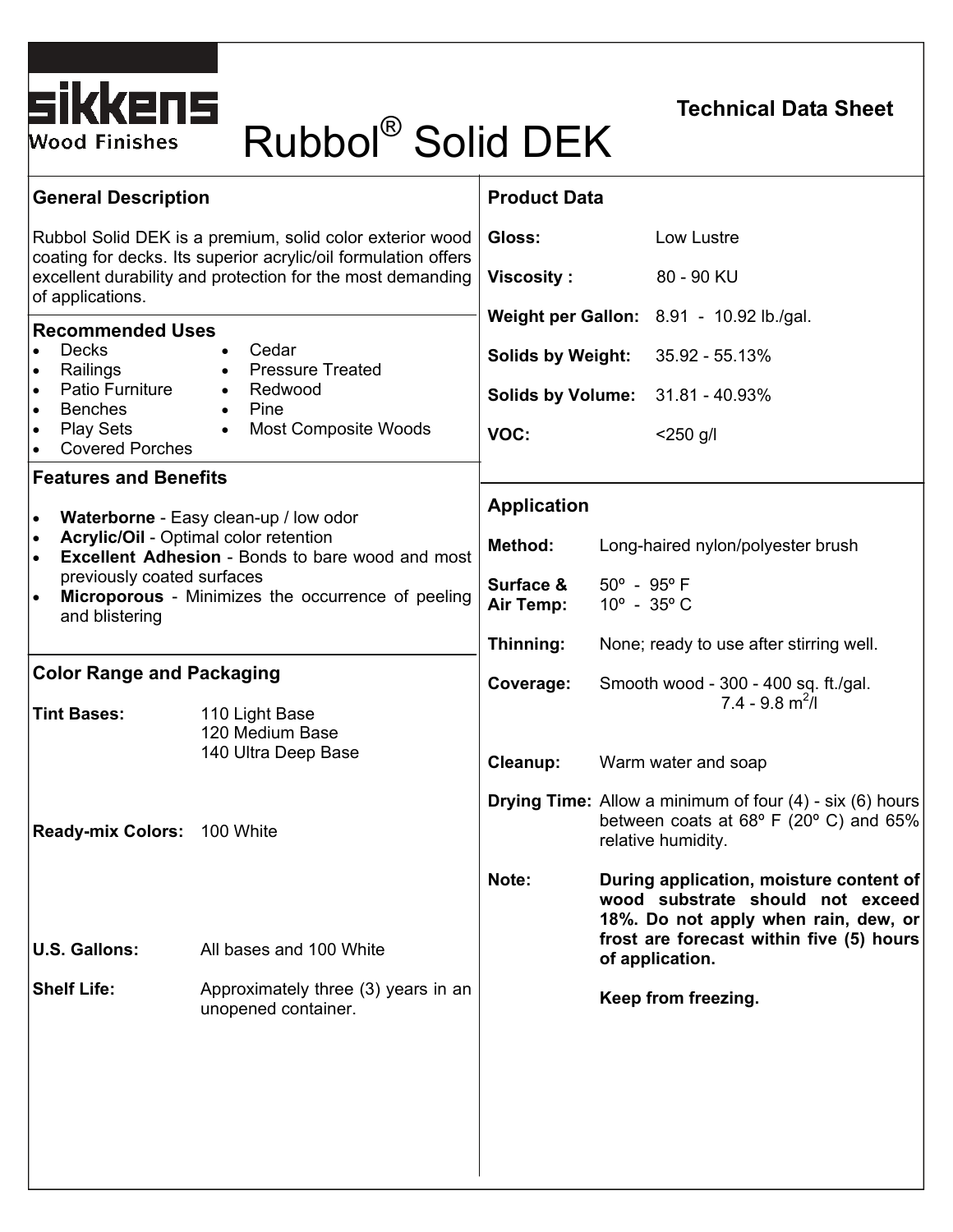

# Rubbol® Solid DEK

### **Preparation Procedure for New, Weathered, Uncoated, or Previously Coated Wood:**

The best method to prepare horizontal wood surfaces is to sand with 60 - 80 grit sandpaper. Remove all sanding dust and dirt by vacuuming or sweeping. Do not sand composite decking surfaces. An alternate to sanding for preparation is listed below. If the adhesion of an existing coating is in question, it must be removed prior to applying Rubbol Solid DEK.

Spray the surface with clean water to wet the wood. Mix a solution of four (4) ounces of 100% powdered Tri-Sodium Phosphate (TSP) or phosphate-free substitute plus one (1) quart of liquid bleach in three (3) quarts of water. Apply this solution with a garden pump sprayer. Let the solution sit on the wood for 15 - 20 minutes. During this period, scrub the surface with a hard bristle brush to help remove mill glaze and/or weathering. Do not allow solution to dry on the surface. Keep it wet. Power wash the cleaning solution from the wood with clean water. Do not exceed 500 PSI. The nozzle must be a maximum of one (1) foot from the surface. Use of a garden hose (approximately 60 PSI) is not suitable. Let the surface dry for three (3) days (one (1) day for previously coated surfaces) before applying the coating. If there are any glossy patches or loose coating left, scuff sand with 80 grit sandpaper.

#### **Standard Application Procedures:**

*Before applying Rubbol Solid DEK, prepare a two (2) coat test sample on bare wood to confirm desired color, sheen and drying time.* Two (2) coats are recommended for raw wood; one (1) or two (2) coats on previously coated surfaces. Some colors, or drastic color changes, may require more than one (1) coat to achieve a uniform finish. Stir before using. Saturate all end grains. Maintain a wet edge. Apply in the direction of the wood grain, stopping at natural breaks. Back prime when possible. Intermix batches to ensure color consistency. Apply with a nylon/polyester brush. Second coat may applied by using a synthetic 3/8 inch nap roller and then back brushing. Wait at least five (5) to seven (7) days before moving furniture back onto the deck surface. Extractive prone wood species such as cedar or redwood, high humidity, low temperatures, and thick applications may cause an extended dry time. The use of a non-bleed oil based primer may be necessary to prevent wood extractive bleeding.

*New Wood/Composite Application:* Follow the preparation procedures. Apply the first coat of Rubbol Solid DEK. Let surface dry for minimum of four (4) - six (6) hours. Apply the second coat of Rubbol Solid DEK. When coating composites, always perform an adhesion test before application.

*Previously Coated Surfaces:* Follow the preparation procedures. Apply one (1) coat of Rubbol Solid DEK. If a second coat is needed, allow a minimum of 24 hours dry-time between coats.

#### **Maintenance Procedures:**

In general, for long-term maintenance and to ensure optimal durability, apply a single coat of Rubbol Solid DEK to the prepared surface every two (2) to three (3) years. Depending on the surface conditions of the deck and levels of daily wear and tear, this maintenance coat may be required sooner. Before applying the maintenance coat, follow the maintenance preparation procedures. Let surface dry 24 hours. Apply one (1) coat of Rubbol Solid DEK.